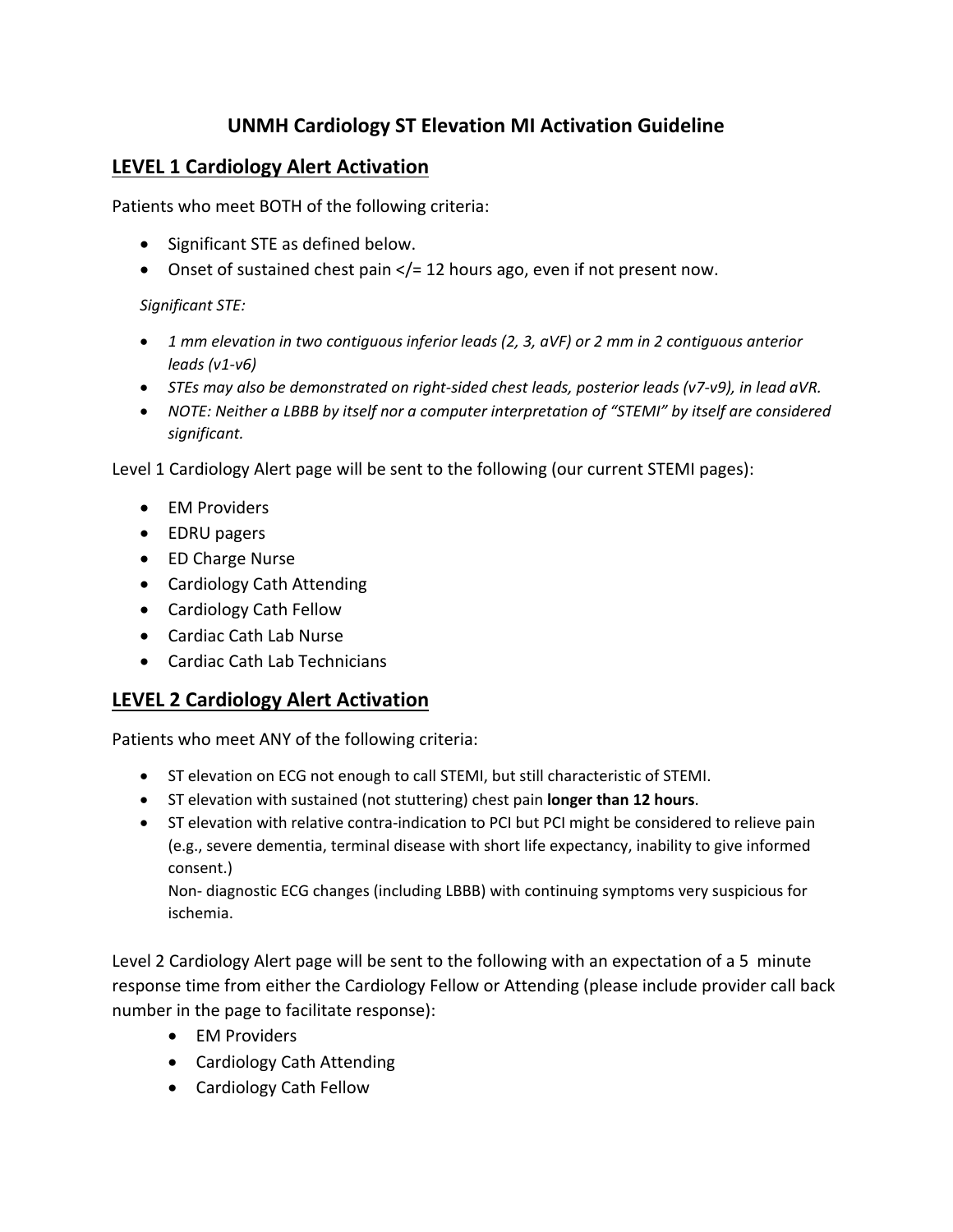• EM Charge Nurse

### **Special Situations**

- ST elevation on pre-hospital monitor (ECG transmitted by Lifenet): If the story is convincing for MI (or no story available) **and** the STE on pre‐hospital monitor is diagnostic then call LEVEL 1 alert before arrival. Otherwise ECG stat on arrival. **This is our current practice.**
- ST-elevation on pre-hospital monitor (no Lifenet transmitted ECG): If the story is convincing for MI and the pre‐hospital team sees a STEMI on their monitor (but cannot transmit) then call LEVEL 1 alert before arrival. Otherwise ECG stat on arrival. **This is our current practice.**
- ST elevation on initial ECG but subsequent ECG is normal: Call LEVEL 1 alert ("Once a STEMI, always a STEMI")
- Out of hospital cardiac arrest with post-arrest showing STEMI: Call LEVEL 1 alert.
- Out of hospital cardiac arrest without STEMI on post-arrest ECG: No LEVEL 1 alert. Call cardiology fellow if indicated.
- V‐fib cardiac arrest with ROSC, **post‐ROSC** ECG does not show STEMI: No STEMI alert, get urgent cardiology consult (Cardiology literature has come to consensus that there is no benefit for urgent catheterization).
- Cardiac arrest with ongoing CPR: No STEMI alert. Consider ECMO.
- Ongoing symptoms suggestive of ischemia without STEMI: Urgent cardiology consult. **This is our current practice**.
- Cardiogenic shock: call interventional attending and get echo BEFORE going to cath lab.
- STEMI on ECG but unable to determine time of onset: This would include patients who are severely demented, sedated, unconscious. No LEVEL 1 or 2 alert. Get urgent cardiology consult.
- SRMC STEMI Alerts. **No change to current practice**. SRMC team alerts Dispatch for an SRMC STEMI and communication occurs between SRMC provider and On‐Call Cath Fellow and/or Attending. If the patient is accepted in transfer to UNMH as a Level 1 STEMI, please alert Dispatch **as the patient is leaving** SRMC to activate a Level 1 STEMI for UNMH.

**ER Team Communication with Dispatch for All STEMI Alerts (Level 1, Level 2, SRMC):** Please tell Dispatch the type of alert (Level 1, Level 2 or SRMC), the current location of the patient (EDRU, Sandia or Manzano Pod, SRMC), and please provide a direct call back number.

## **References:**

O'Gara PT, Kushner FG, Ascheim DD, Casey DE, Chung MK, De Lemos JA, Ettinger SM, Fang JC, Fesmire FM, Franklin BA, Granger CB. 2013 ACCF/AHA guideline for the management of ST‐ elevation myocardial infarction: a report of the American College of Cardiology